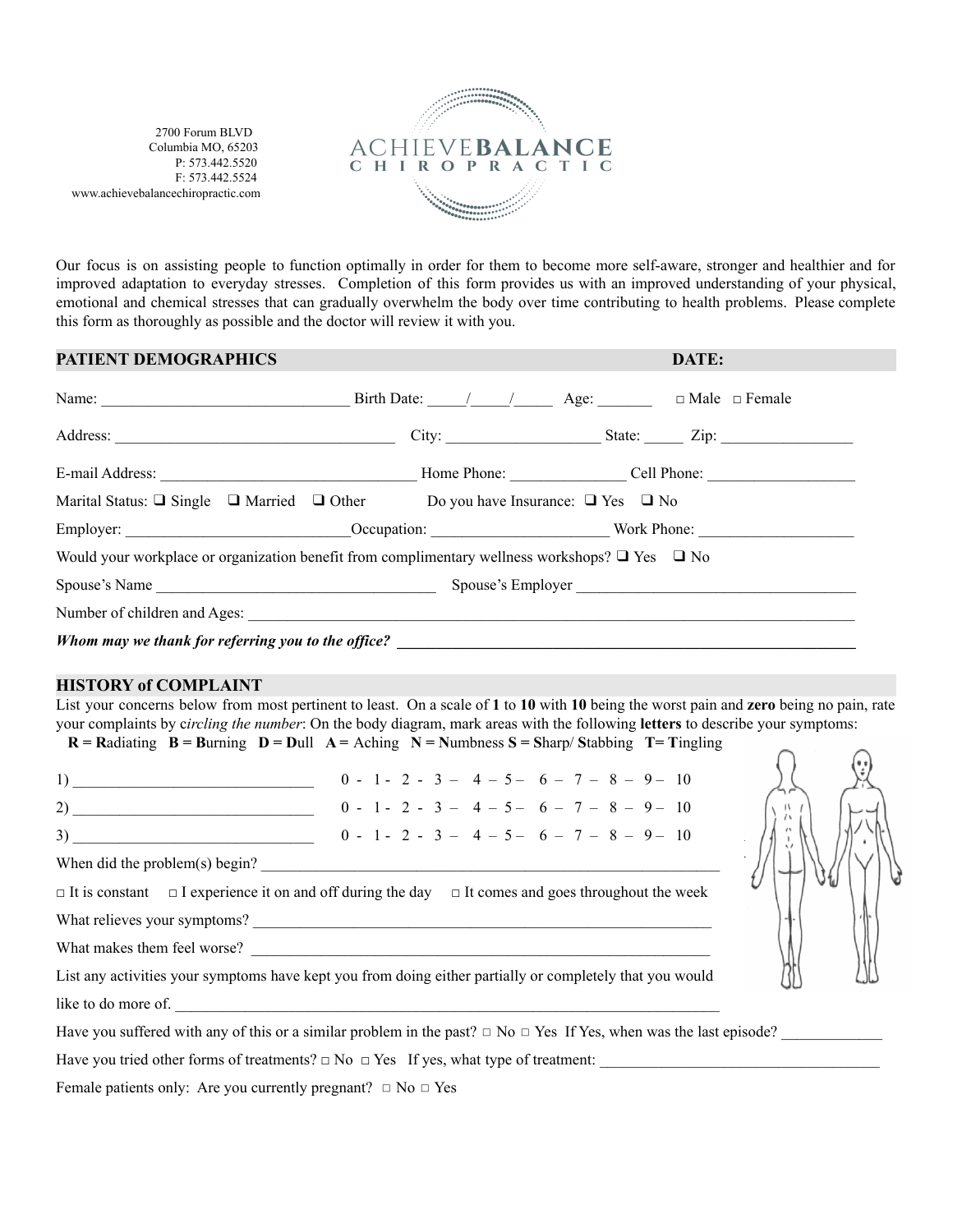| Is there anything else that you would like to tell us, to help us understand you and your health concerns? |
|------------------------------------------------------------------------------------------------------------|
|------------------------------------------------------------------------------------------------------------|

| List any medications you currently take<br>In addition to your main reason for your visit today, what additional health goals do you have for your future?<br><b>NUTRITIONAL TESTING AND COUNSELING</b><br>Are you taking any Omega-3 supplements?<br>Are you taking any Vitamin D supplements?<br>Are you taking any magnesium supplements?<br>Are you taking any Probiotics?<br>Would you be interested in food sensitivity testing?<br><b>FAMILY HISTORY:</b><br><b>1.</b> Does anyone in your family suffer with the same condition(s)? $\Box$ No $\Box$ Yes If yes whom:<br>Have they ever been treated for their condition? $\Box$ No $\Box$ Yes $\Box$ I don't know<br><b>2. Any</b> other hereditary conditions the doctor should be aware of? $\Box$ No $\Box$ Yes: If yes please explain: | $\Box$ No<br>$\Box$ Yes<br>$\Box$ Yes<br>$\Box$ No<br>$\Box$ Yes<br>$\Box$ No<br>$\Box$ Yes $\Box$ No<br>$\Box$ Yes<br>$\Box$ No |
|-----------------------------------------------------------------------------------------------------------------------------------------------------------------------------------------------------------------------------------------------------------------------------------------------------------------------------------------------------------------------------------------------------------------------------------------------------------------------------------------------------------------------------------------------------------------------------------------------------------------------------------------------------------------------------------------------------------------------------------------------------------------------------------------------------|----------------------------------------------------------------------------------------------------------------------------------|
|                                                                                                                                                                                                                                                                                                                                                                                                                                                                                                                                                                                                                                                                                                                                                                                                     |                                                                                                                                  |
|                                                                                                                                                                                                                                                                                                                                                                                                                                                                                                                                                                                                                                                                                                                                                                                                     |                                                                                                                                  |
|                                                                                                                                                                                                                                                                                                                                                                                                                                                                                                                                                                                                                                                                                                                                                                                                     |                                                                                                                                  |
|                                                                                                                                                                                                                                                                                                                                                                                                                                                                                                                                                                                                                                                                                                                                                                                                     |                                                                                                                                  |
|                                                                                                                                                                                                                                                                                                                                                                                                                                                                                                                                                                                                                                                                                                                                                                                                     |                                                                                                                                  |
|                                                                                                                                                                                                                                                                                                                                                                                                                                                                                                                                                                                                                                                                                                                                                                                                     |                                                                                                                                  |
|                                                                                                                                                                                                                                                                                                                                                                                                                                                                                                                                                                                                                                                                                                                                                                                                     |                                                                                                                                  |
|                                                                                                                                                                                                                                                                                                                                                                                                                                                                                                                                                                                                                                                                                                                                                                                                     |                                                                                                                                  |
|                                                                                                                                                                                                                                                                                                                                                                                                                                                                                                                                                                                                                                                                                                                                                                                                     |                                                                                                                                  |
|                                                                                                                                                                                                                                                                                                                                                                                                                                                                                                                                                                                                                                                                                                                                                                                                     |                                                                                                                                  |
|                                                                                                                                                                                                                                                                                                                                                                                                                                                                                                                                                                                                                                                                                                                                                                                                     |                                                                                                                                  |
|                                                                                                                                                                                                                                                                                                                                                                                                                                                                                                                                                                                                                                                                                                                                                                                                     |                                                                                                                                  |
|                                                                                                                                                                                                                                                                                                                                                                                                                                                                                                                                                                                                                                                                                                                                                                                                     |                                                                                                                                  |
|                                                                                                                                                                                                                                                                                                                                                                                                                                                                                                                                                                                                                                                                                                                                                                                                     |                                                                                                                                  |
| <b>PAST HISTORY</b>                                                                                                                                                                                                                                                                                                                                                                                                                                                                                                                                                                                                                                                                                                                                                                                 |                                                                                                                                  |
| Please identify any and all types of jobs you have had in the past that have imposed any physical stress on you or your body:                                                                                                                                                                                                                                                                                                                                                                                                                                                                                                                                                                                                                                                                       |                                                                                                                                  |
| If you have ever been diagnosed with any of the following conditions, please indicate:<br>$\Box$ Tumors or Cancer $\Box$ Rheumatoid Arthritis<br>$\Box$ Stroke/TIA<br>$\Box$ Dislocations<br>$\Box$ Osteo Arthritis<br>$\Box$ Other serious condition(s) or surgeries:                                                                                                                                                                                                                                                                                                                                                                                                                                                                                                                              | $\Box$ Fracture/Broken bone $\Box$ Heart Attack<br>$\Box$ Diabetes<br>$\Box$ Pacemaker $\Box$ Joint Replacement                  |
| List any accidents, falls, or traumas you have experienced:                                                                                                                                                                                                                                                                                                                                                                                                                                                                                                                                                                                                                                                                                                                                         |                                                                                                                                  |
| <b>SOCIAL HISTORY</b>                                                                                                                                                                                                                                                                                                                                                                                                                                                                                                                                                                                                                                                                                                                                                                               |                                                                                                                                  |
| 1. Smoking:                                                                                                                                                                                                                                                                                                                                                                                                                                                                                                                                                                                                                                                                                                                                                                                         | $\Box$ Weekends<br>$\Box$ Occasionally<br>$\Box$ Daily<br>$\Box$ Never                                                           |
| 2. Alcohol Consumption:                                                                                                                                                                                                                                                                                                                                                                                                                                                                                                                                                                                                                                                                                                                                                                             | $\Box$ Daily $\Box$ Weekends $\Box$ Occasionally<br>$\Box$ Never                                                                 |
| 3. Recreational Drug use:                                                                                                                                                                                                                                                                                                                                                                                                                                                                                                                                                                                                                                                                                                                                                                           | $\Box$ Daily $\Box$ Weekends $\Box$ Occasionally<br>$\hfill \Box$ Never                                                          |
| <b>MEDICAL DOCTOR</b>                                                                                                                                                                                                                                                                                                                                                                                                                                                                                                                                                                                                                                                                                                                                                                               |                                                                                                                                  |
| Name:<br><u> 1988 - Johann Barbara, martxa amerikan personal (</u>                                                                                                                                                                                                                                                                                                                                                                                                                                                                                                                                                                                                                                                                                                                                  | Professional Designation:                                                                                                        |
|                                                                                                                                                                                                                                                                                                                                                                                                                                                                                                                                                                                                                                                                                                                                                                                                     | Date and reason of last visit:                                                                                                   |
| May we communicate with your family doctor regarding your care if necessary? $\Box$ Yes $\Box$ No                                                                                                                                                                                                                                                                                                                                                                                                                                                                                                                                                                                                                                                                                                   |                                                                                                                                  |
| <b>CONSENT TO TREAT A MINOR- only if services are for minor</b>                                                                                                                                                                                                                                                                                                                                                                                                                                                                                                                                                                                                                                                                                                                                     |                                                                                                                                  |
| $I_{\star}$                                                                                                                                                                                                                                                                                                                                                                                                                                                                                                                                                                                                                                                                                                                                                                                         | have read and                                                                                                                    |
| being the parent or legal guardian of (CHILD'S NAME)<br>(PARENT/GUARDIAN NAME)                                                                                                                                                                                                                                                                                                                                                                                                                                                                                                                                                                                                                                                                                                                      |                                                                                                                                  |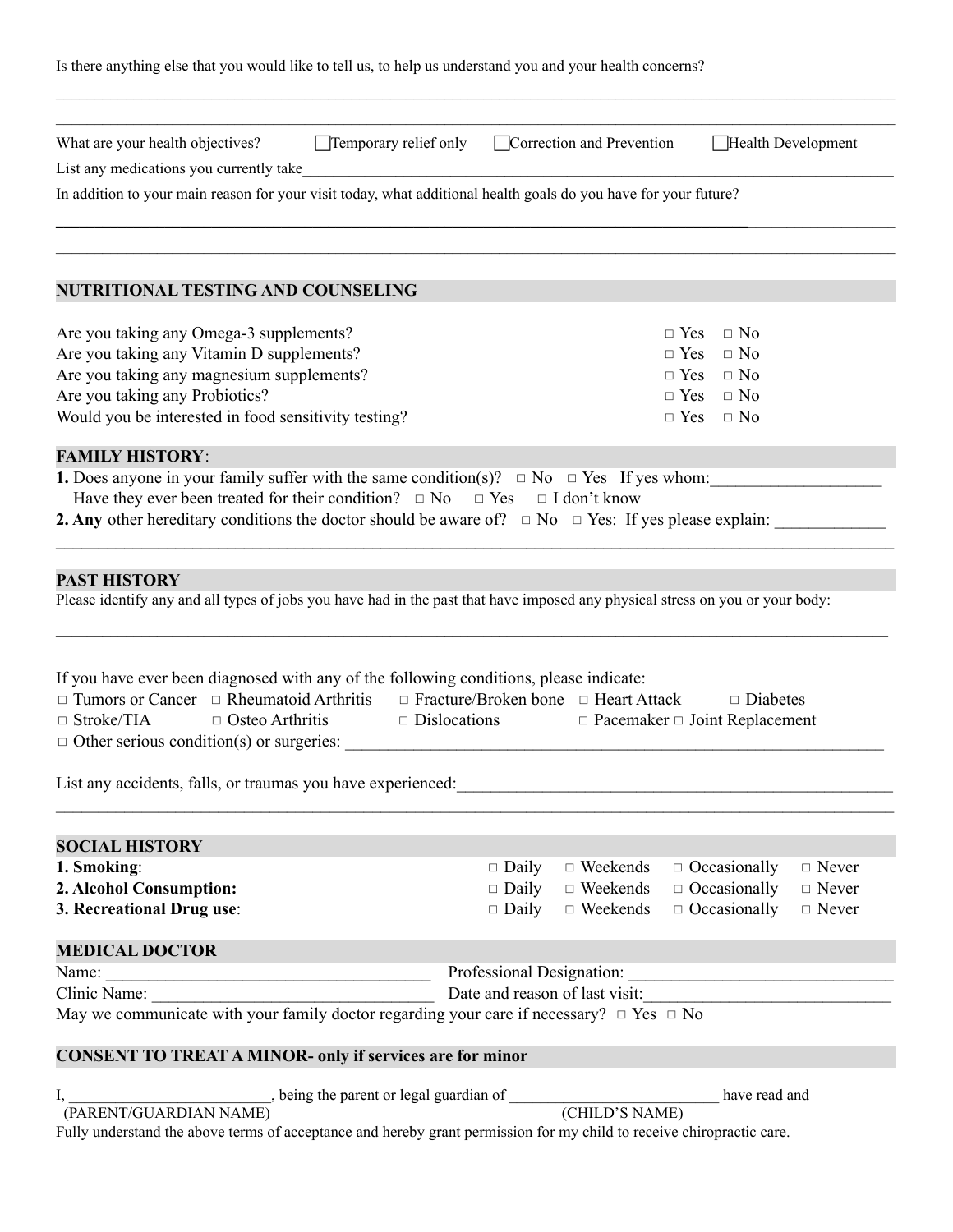## **INFORMED CONSENT AND HIPPA TO CHIROPRACTIC CARE**

When a person seeks chiropractic care, it is essential for both the individual and the chiropractor to be working towards the same objective. Chiropractic care has one goal, to correct vertebral subluxations. It is important that each person understand both the objective and the method that will be used to attain it. This will prevent any confusion or disappointment.

**Vertebral Subluxation**: A misalignment of one or more of the 24 vertebra in the spinal column which causes alteration of the nerve function and interference to the transmission of mental impulses, resulting in a decrease in the body's innate ability to express its maximum health potential.

**Adjustment**: An adjustment is a specific application of forces to facilitate the body's correction of a vertebral subluxation. Our method of correction is by specific adjustments of the neurospinal system.

**Health**: A state of optimal physical, mental and social wellbeing, not merely the absence of symptoms.

I understand that my care at Achieve Balance Chiropractic will be focuses on the detection and correction of vertebral subluxations. I hereby request and consent to the performance of chiropractic adjustments and assessments. Understanding that everybody has a different potential for wellness thus, the maximal results I will receive in this office cannot be predicted or guaranteed.

It is not our goal or intention to diagnose, treat or attempt to cure any physical, mental or emotional symptoms. Our expertise is in health, wellness, healing and human physiology. However, if during the course of chiropractic care, we encounter unusual findings, we will bring these to your attention. If you desire advice, diagnosis or treatment for those findings, we will recommend that you seek the services of a health care provider who specializes in that area. Please discuss care alternatives with Dr. Phelps.

# Our primary goal is to release life in the body, through the detection and correction of vertebral subluxations.

At Achieve Balance Chiropractic, the privacy of your personal information is an essential part of our office providing you with quality care. We are committed to collecting, using and disclosing your personal information responsibly. Our office has a privacy policy that complies with federal law, which you may view at any time by asking our staff.

#### HIPPA

This office conforms to the current HIPAA guidelines. You may request a copy of our HIPAA policy at the front desk. Please initial to indicate you have been made aware of its availability. Initials:

The statements made on this form are accurate to the best of my recollection and I agree to allow this office to examine me for further evaluation.